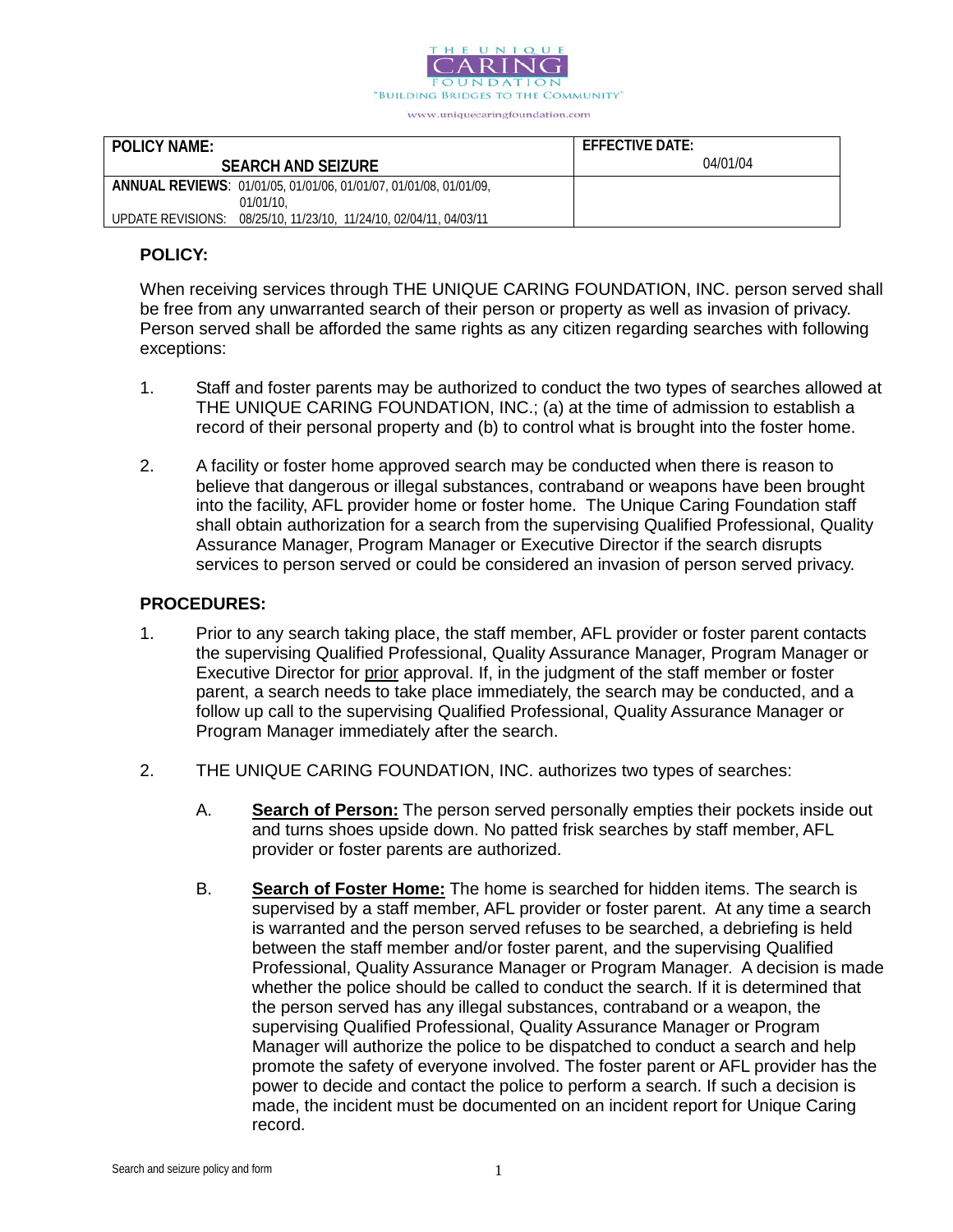# **Reasons for a Search and Seizure Incident**:

If the foster parent, beyond a reasonable doubt, knows that the foster child is:

- Distributing an illegal substances
- In possession of illegal substances
- In possession or a firearm or illegal weapon,
- In possession of expensive equipment in boxes that do not belong to them.
- In possession of expensive jewelry that is not theirs

The legal guardian will be made aware of the Unique Caring Foundation, Inc. policy during admission. Documents will be signed stating acceptance and authorization to the search and seizure policy that THE UNIQUE CARING FOUNDATION, INC. has in place. In the event that items' not belonging to the person served are confiscated during the search, the supervising Qualified Professional, Quality Assurance Manager or Program Manager will take possession of those items. A determination will be made regarding the disposition of item(s). Every effort will be made to return the item(s) to the rightful owner. If the confiscated items are illegal drugs, contraband and/or a weapon, the Director or Supervisor will turn the items over to the local police department. In both cases, the legal guardian will be contacted, within 24 hours in writing, or immediately if safety is an issue, by the supervising Qualified Professional of what has taken place.

# **Informing Legal Guardian or Legally Responsible Individual:**

- 1. The legal custodian/legally responsible person is informed as soon as possible but within 48 hours after the search is conducted.
- 2. A Search and Seizure Report Form is completed and placed in the person served record by the Supervising Qualified Professional. The legal guardian will also receive a copy within 48 hours of completion of this report. Please note, the police department report will determine the delivery of this report.

# **Documentation:**

Every Search and Seizure that required the presence of Law Enforcement must have a police report and number attached to the report. Every Search and Seizure shall be documented. The documentation shall include:

- 1. Action taken by foster parent
- 2. Reason for Search
- 3. Procedures followed in the search
- 4. A description of any property seized and<br>5. An account of the disposal of seized prop
- An account of the disposal of seized property.
- 6. Date & time of the search
- 7. Action taken by the agency
- 8. Name of the foster parent informing the agency
- 9. Date & time parent/guardian was notified by agency
- 10. Date & time the agency was informed

\_\_\_\_\_\_\_\_\_\_\_\_\_\_\_\_\_\_\_\_\_\_\_\_\_\_\_\_\_\_\_\_\_\_\_\_\_\_\_\_\_\_\_\_\_\_\_\_\_\_\_\_\_\_\_\_\_\_ \_\_\_\_\_\_\_\_\_\_\_\_\_\_\_\_\_ Parent/Guardian/Legally Responsible Person Signature/Staff Date

Witness Signature Date Date Number of the Unit of the Date Date Date

\_\_\_\_\_\_\_\_\_\_\_\_\_\_\_\_\_\_\_\_\_\_\_\_\_\_\_\_\_\_\_\_\_\_\_\_\_\_\_\_\_\_\_\_\_\_\_\_\_\_\_\_\_\_\_\_\_\_ \_\_\_\_\_\_\_\_\_\_\_\_\_\_\_\_\_